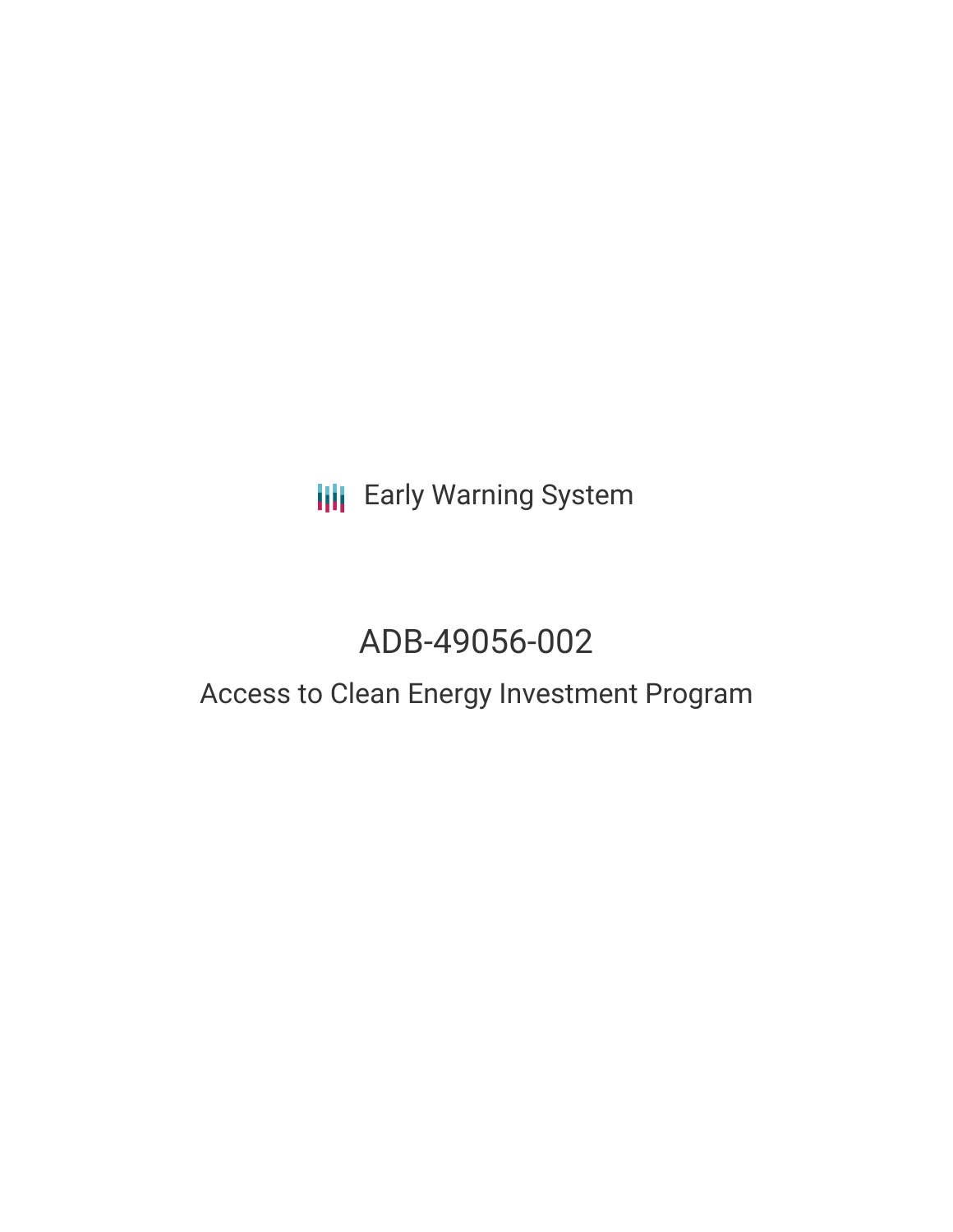

#### **Quick Facts**

| <b>Countries</b>               | Pakistan                     |
|--------------------------------|------------------------------|
| <b>Financial Institutions</b>  | Asian Development Bank (ADB) |
| <b>Status</b>                  | Active                       |
| <b>Bank Risk Rating</b>        | B                            |
| <b>Voting Date</b>             | 2016-11-25                   |
| <b>Sectors</b>                 | Energy, Hydropower           |
| <b>Investment Type(s)</b>      | Loan                         |
| <b>Investment Amount (USD)</b> | \$325.00 million             |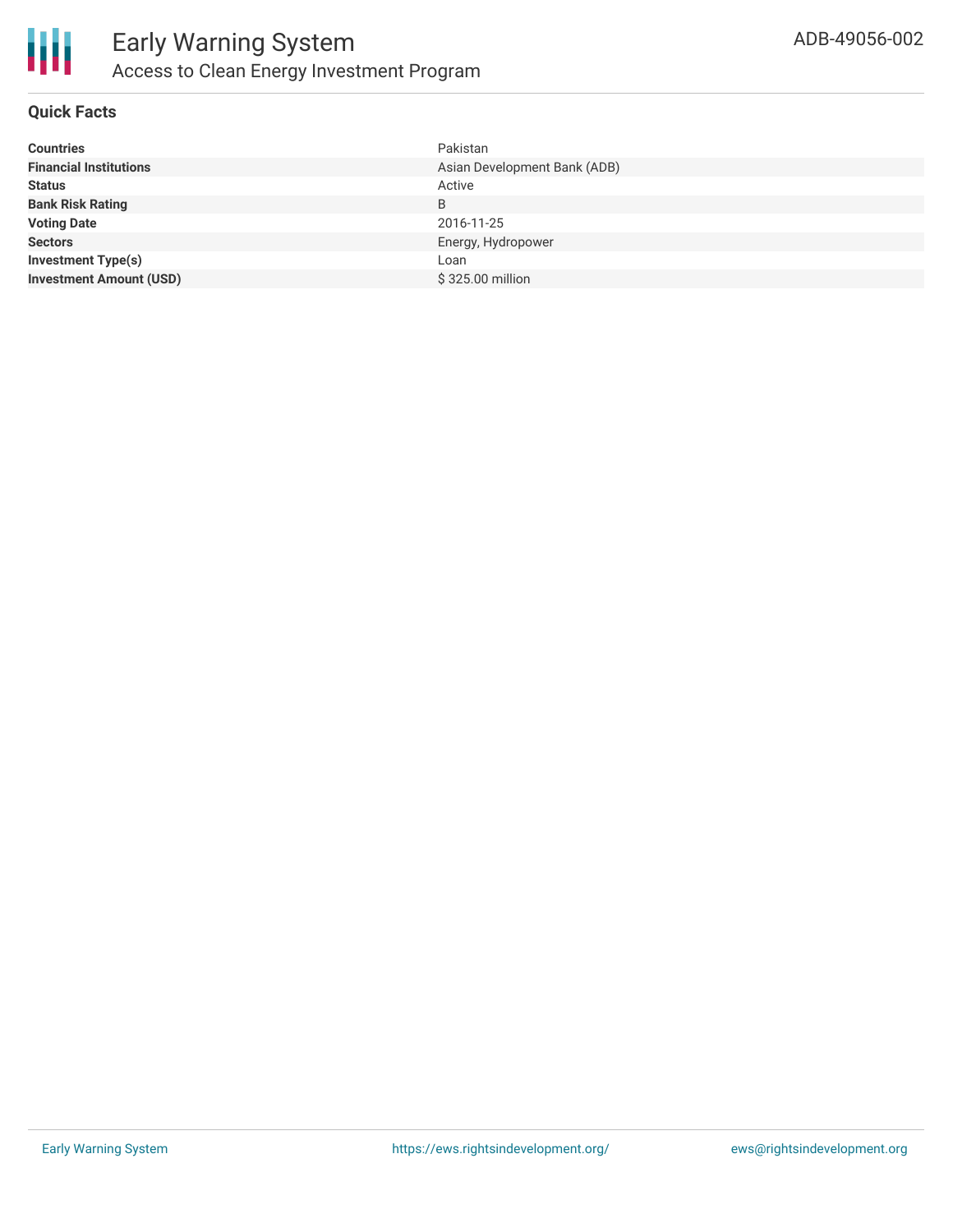

#### **Project Description**

#### **DESCRIPTION**

The proposed Asian Development (ADB) assistance will contribute to Pakistan''s national goal of enhanced energy security. The program will be implemented over a period of 5-10 years and will support the provincial governments of Khyber PakhtunKhwa (KPK) and Punjab (GoKPK and GoPb) to achieve increased access to sustainable and more reliable electricity services for vulnerable communities. This outcome will be achieved through four components: (i) expanding access to renewable energy, notably micro-hydropower (MHP) plants in rural off-grid areas of KPK, and decentralized solar plants for education and primary health care facilities (PHFs) in KPK and Punjab; (ii) providing women and girls with increased opportunities to obtain energy services and benefits; (iii) enhancing institutional capacity to foster sustainability; and (iv) promoting public sector energy efficiency in Punjab.

#### PROJECT RATIONALE AND LINKAGE TO COUNTRY/REGIONAL STRATEGY

The proposed program is in line with ADB's midterm review of Strategy 2020, which emphasizes inclusive economic growth, infrastructure development, and engagement in middle-income countries. It is also aligned with ADB's Country Partnership Strategy 2015 -2019 for Pakistan, where energy is defined as one of six sectors for ADB cooperation. The provision of energy to poorer and remote rural areas outside the national grid is a priority in ADB''s Energy Policy 2009.

#### IMPACT

Economic growth through sustainable energy access in remote areas of Pakistan (project defined).

#### OUTCOME

Energy access utilizing off-grid RE resources in KPK and Punjab increased.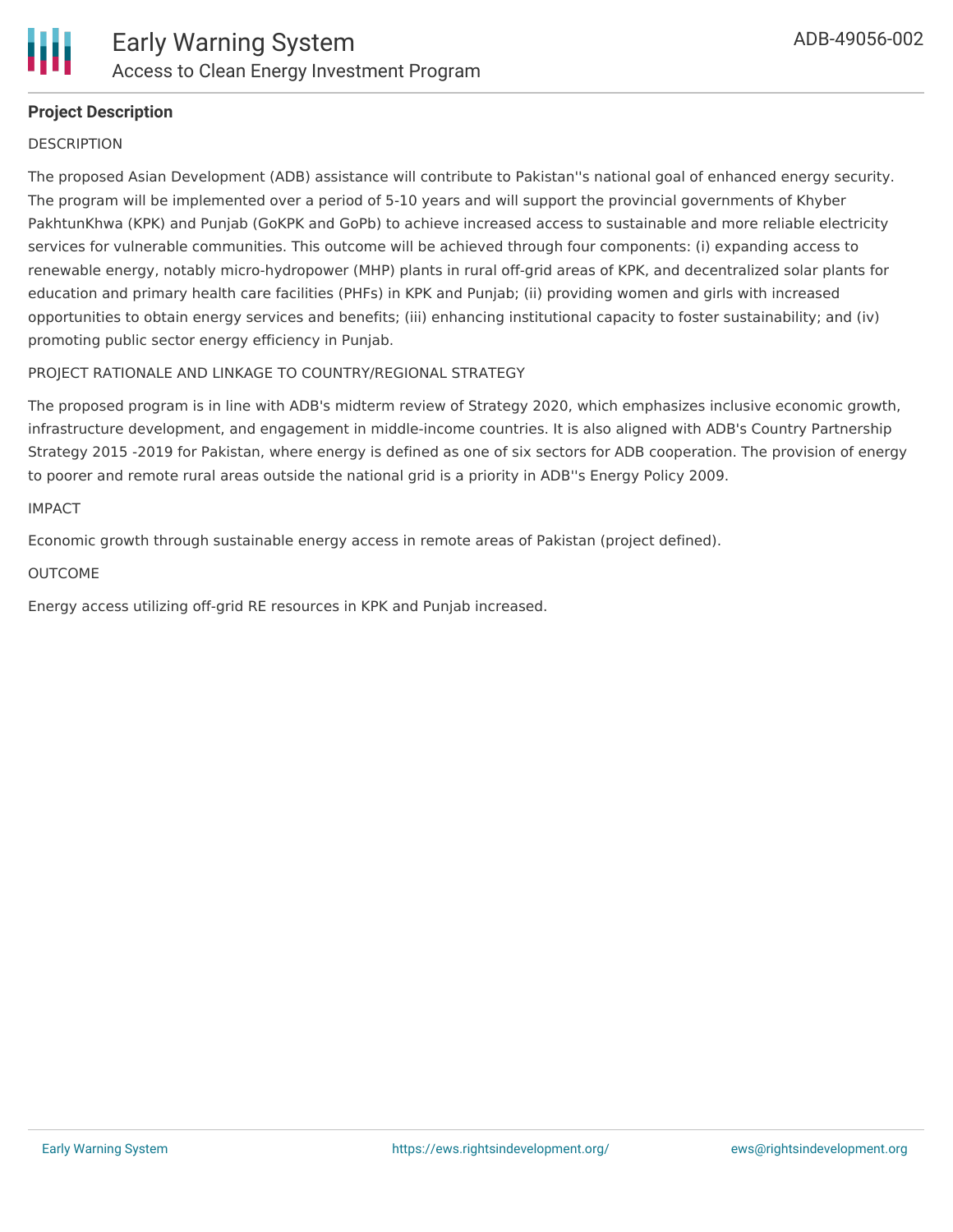

#### **Investment Description**

Asian Development Bank (ADB)

Loan 3476-PAK: Access to Clean Energy Investment Program Ordinary capital resources US\$ 325.00 million

Loan: Access to Clean Energy Investment Program Agence Francaise de Developpement US\$ 78.60 million

TA 9247-PAK: Access to Clean Energy Investment Program Technical Assistance Special Fund US\$ 750,000.00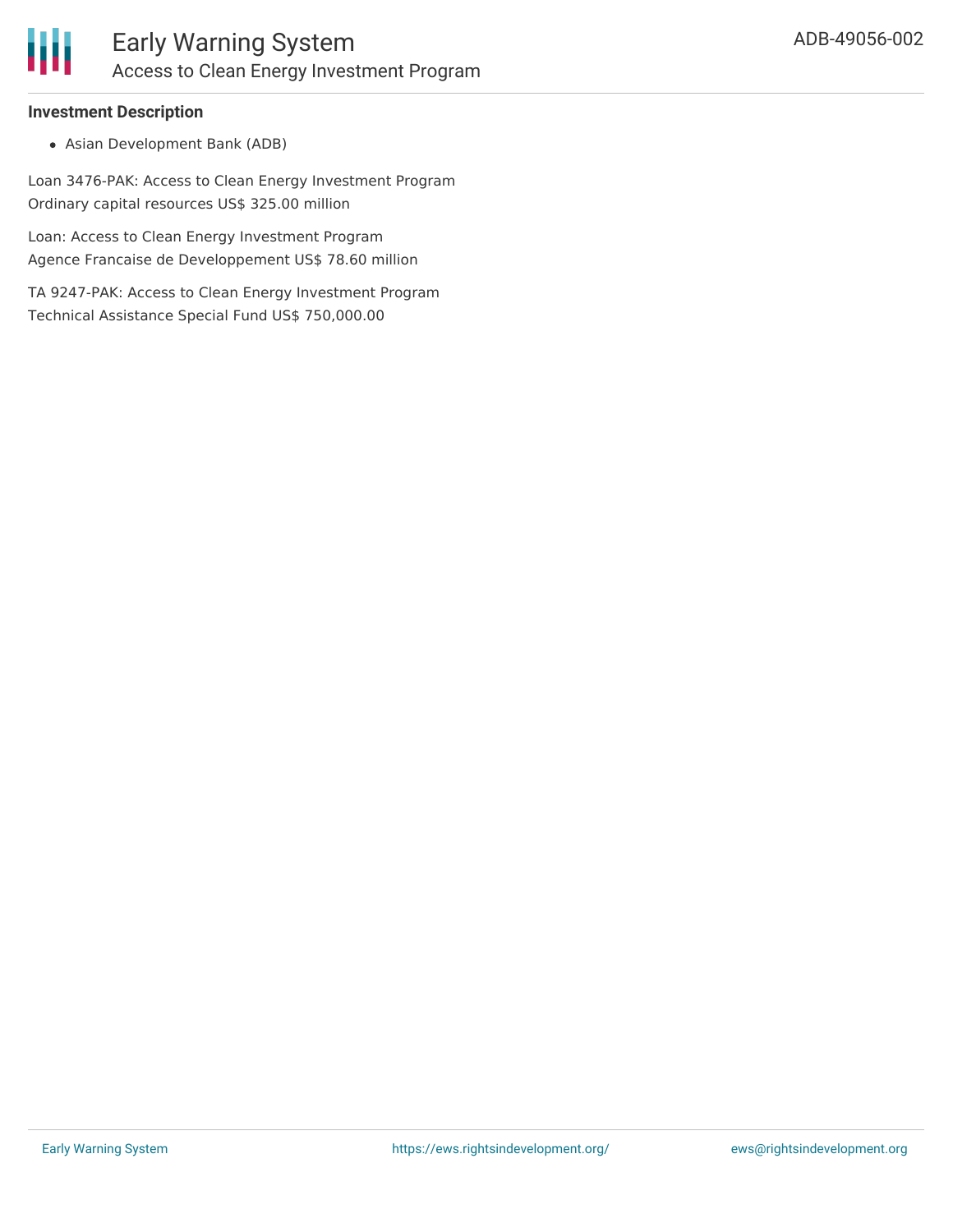#### **Contact Information**

#### ACCOUNTABILITY MECHANISM OF ADB

The Accountability Mechanism is an independent complaint mechanism and fact-finding body for people who believe they are likely to be, or have been, adversely affected by an Asian Development Bank-financed project. If you submit a complaint to the Accountability Mechanism, they may investigate to assess whether the Asian Development Bank is following its own policies and procedures for preventing harm to people or the environment. You can learn more about the Accountability Mechanism and how to file a complaint at: http://www.adb.org/site/accountability-mechanism/main

#### **CONTACTS**

Responsible ADB Officer Tareen, Adnan Responsible ADB Department Central and West Asia Department Responsible ADB Division Energy Division, CWRD Executing Agencies Energy Department, Government of Punjab ED.CONTACT@ENERGY.PUNJAB.GOV.PK 8th Floor, EFU House, 6D\_Main Gulberg, Jail Road, Lahore, Pakistan Energy and Power Department, Government of Khyber Paktunkhwa ZAIN.SHAH@KPKEP.GOV.PK E&P-GoKPK, Abdul Wali Khan Multiplex, Block A, Civil Secretariat, Peshawar, Pakistan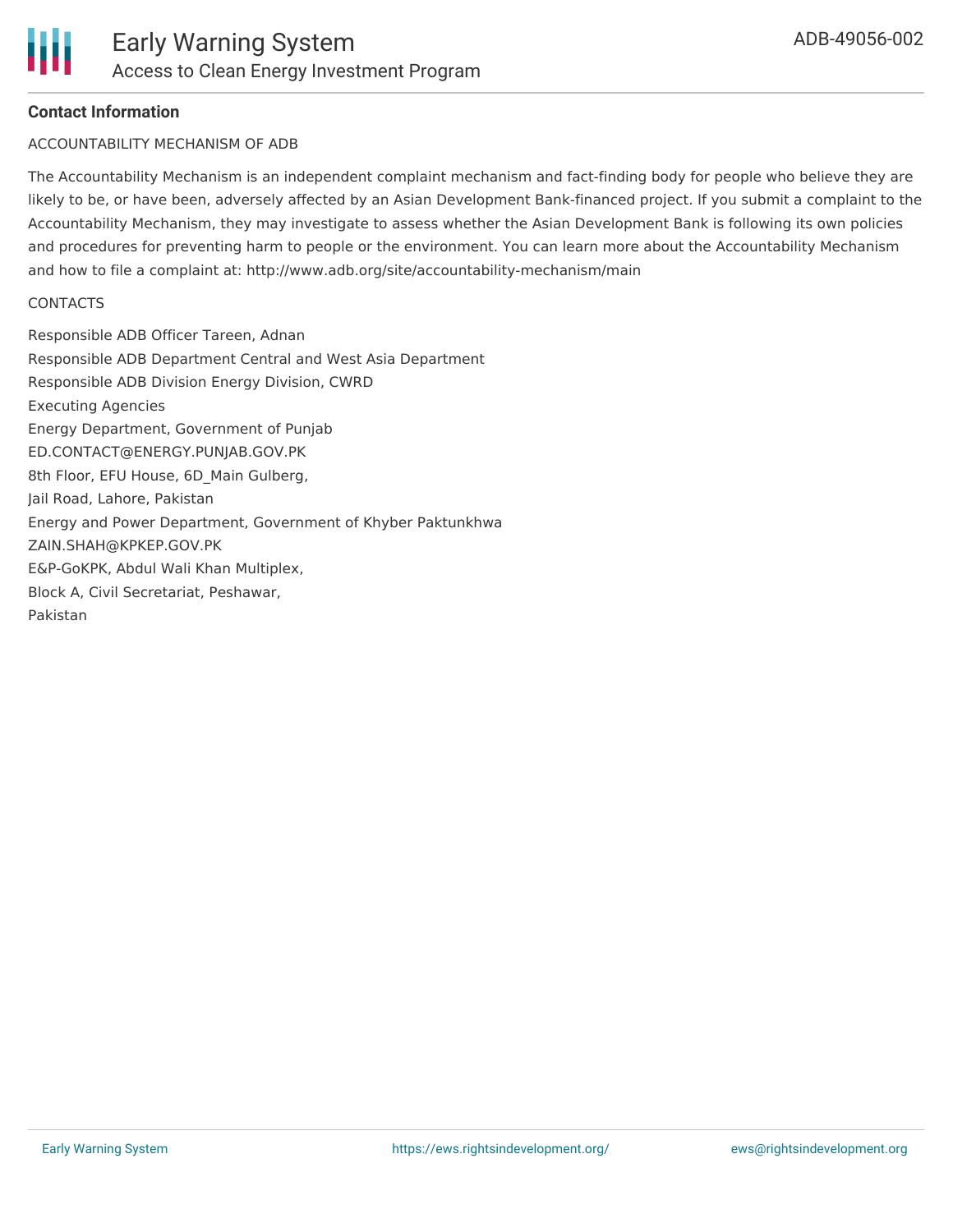

### Early Warning System Access to Clean Energy Investment Program

#### **Bank Documents**

- Access to Clean Energy Investment Program: Report and [Recommendation](https://ewsdata.rightsindevelopment.org/files/documents/02/ADB-49056-002_2csBaoI.pdf) of the President [\[Original](https://www.adb.org/sites/default/files/project-document/213171/49056-002-rrp.pdf) Source]
- Access to Clean Energy Investment Project: Draft Program Safeguard Systems [Assessment](https://ewsdata.rightsindevelopment.org/files/documents/02/ADB-49056-002_WSt9TEr.pdf) [\[Original](https://www.adb.org/sites/default/files/project-document/200386/49056-002-pssa-01.pdf) Source]
- Access to Clean Energy [Investment](https://ewsdata.rightsindevelopment.org/files/documents/02/ADB-49056-002.pdf) Project: Initial Poverty and Social Analysis [\[Original](https://www.adb.org/projects/documents/pak-access-to-clean-energy-investment-ipsa) Source]
- Loan Agreement (Ordinary [Operations\)](https://www.adb.org/sites/default/files/project-documents/49056/49056-002-lbg.pdf) for Loan 3476-PAK: Access to Clean Energy Investment Program [Original Source]
- Project [Disclosure](https://www.adb.org/printpdf/projects/49056-002/main) PDF